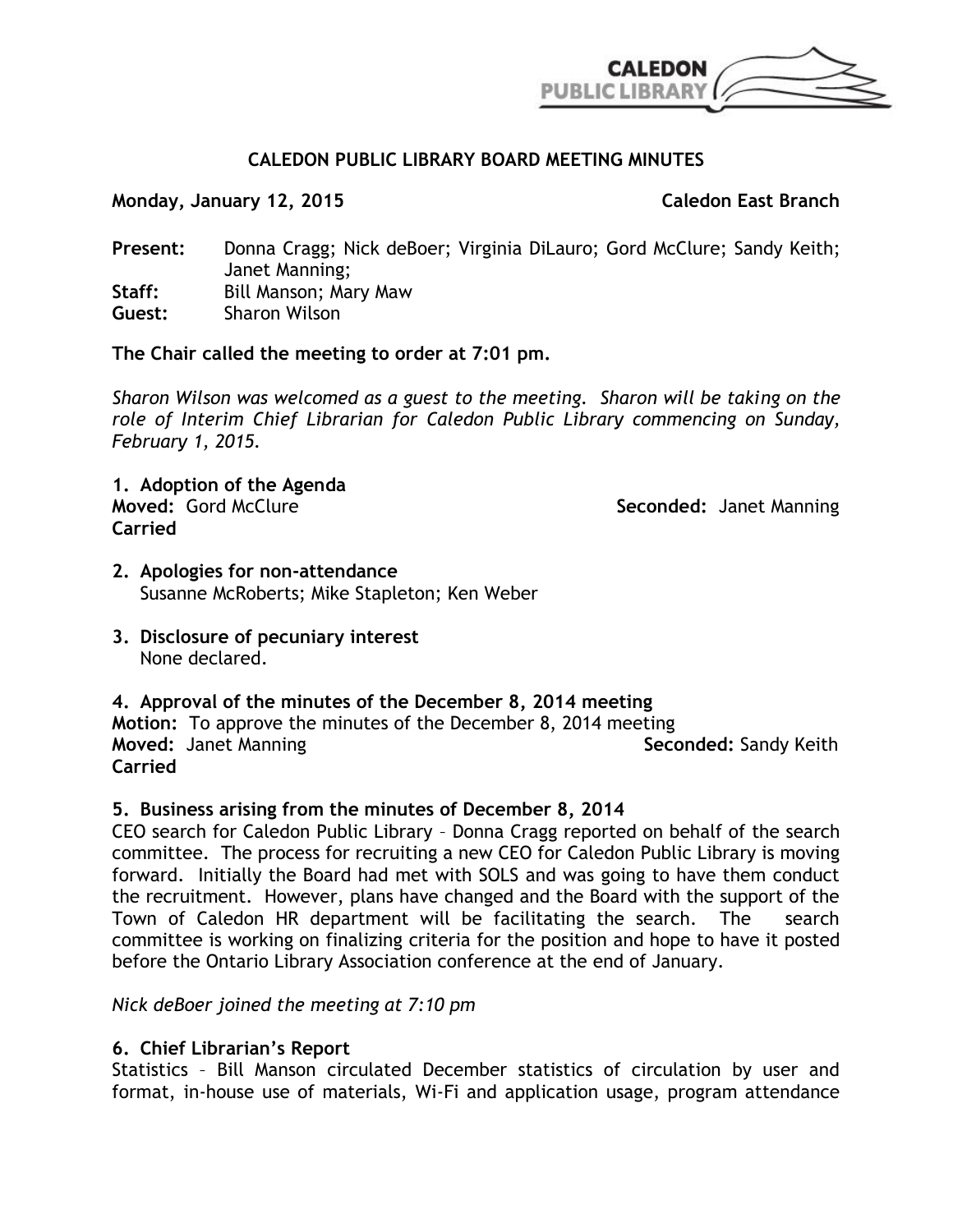and digital marketing for the Board's review.

Library Board Applications – Bill Manson reminded the Board that applications for the Library Board term 2015-2018 are due to the Town by January 16, 2015. Bill also extended his thanks to the current Board members for their years of service and dedication on behalf of Caledon Public Library and the Caledon community.

**Motion:** To receive the Chief Librarian's Report **Moved:** Sandy Keith Superinten Seconded: Gord McClure Seconded: Gord McClure **Carried**

## **7. Treasurer's Report**

- *i.* Financial Statements The library's statements of operating and capital expenses and revenues as of November 30, 2014 were presented.
- ii. 2015 Budget The 2015 preliminary Operating and Capital budgets for all departments will be presented to council for review on January 13, 2015. An evening Town Hall budget meeting for the public is also scheduled for January 21, 2015. On February  $3<sup>rd</sup>$  the library's operating and capital budget will be presented to council. Bill Manson reviewed the 2015 unfunded unmet needs that are in the proposed 2015 operating budget.
- iii. Signing Authority As directed by the Public Libraries Act, the library has its own bank account, separate from the Town's bank accounts. It has been set up to require two authorizing signature, the Chief Librarians and the Chair of the Board. The Board agreed to change the signing authority of the current Chief Librarian to the Interim Chief Librarian.

**Motion:** To change the signing authority for the Caledon Public Library bank account from Chief Librarian, Bill Manson to Interim Chief Librarian, Sharon Wilson **Moved:** Janet Manning **Seconded:** Donna Cragg **Carried**

**Motion:** To accept the Treasurer's report as presented. **Moved:** Janet Manning **Seconded:** Gord McClure **Carried**

## **8. Board Development**

i. Budget Presentations - All Caledon Public Library Board Members are encouraged to attend the library's budget presentation on February 3, 2015.

ii. Legacy Letter – the Board will be modifying the legacy letter that was sent to council to send to the new Library Board members.

iii. Ontario Library Association Super Conference – Donna Cragg, Virginia DiLauro, Sandy Keith and Janet Manning will all be attending the OLA conference.

**9. SOLS Report** - The next SOLS meeting will take place on February 6<sup>th</sup> and 7<sup>th</sup> and one of the topics for discussion will be measurements of library services.